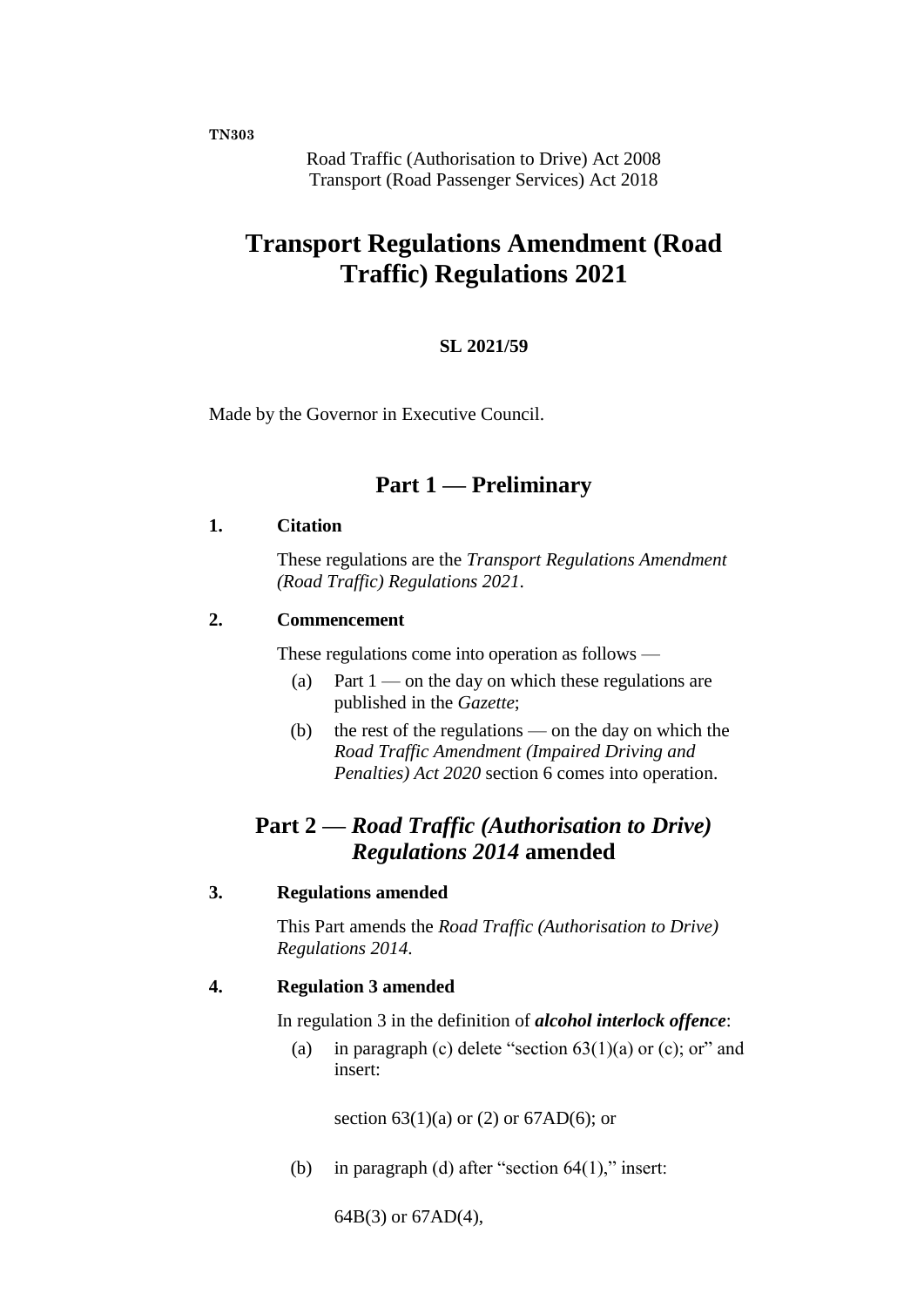(c) in paragraph (d)(ii) delete " $64AA(1)$  or  $64A(1)$  or (4); or" and insert:

64AA(1), 64A(1) or (4), 64B(1) or (3), 64C(4), 67AC(4) or 67AD(2) or (4); or

(d) in paragraph (e) after "section 64AA(1)," insert:

64B(1) or 67AD(2),

(e) in paragraph (e)(ii) delete " $64AA(1)$  or  $64A(1)$  or  $(4)$ ; or" and insert:

64AA(1), 64A(1) or (4), 64B(1) or (3), 64C(4), 67AC(4) or 67AD(2) or (4); or

(f) in paragraph (f) after "section  $64A(1)$  or  $(4)$ ," insert:

64C(4) or 67AC(4),

(g) in paragraph (f)(ii) delete " $64AA(1)$  or  $64A(1)$  or  $(4)$ ; or" and insert:

> 64AA(1), 64A(1) or (4), 64B(1) or (3), 64C(4), 67AC(4) or 67AD(2) or (4); or

- (h) delete paragraph (g) and insert:
	- (g) an offence under RTA section 67(2);

#### **5. Regulation 53A amended**

In regulation 53A(1) in the definition of *prescribed offence* delete "67 or 67AA." and insert:

64B(3), 67, 67AA or 67AD(4) or (6).

## **Part 3 —** *Transport (Road Passenger Services) Regulations 2020* **amended**

#### **6. Regulations amended**

This Part amends the *Transport (Road Passenger Services) Regulations 2020*.